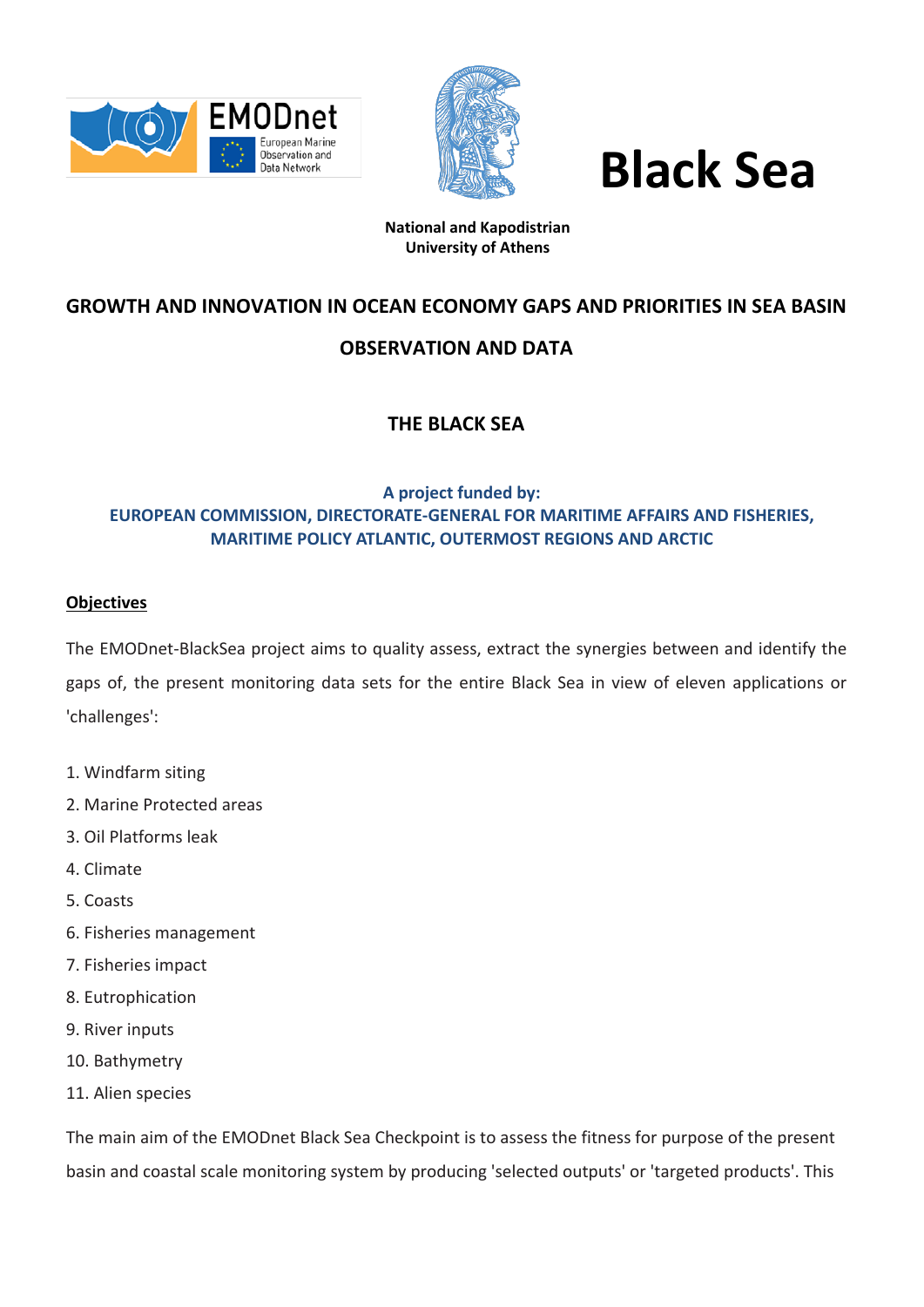assessment methodology is known as 'end-to-end' engineering for innovative technologies and it will allow to define the gaps and the sustainability of the marine monitoring system for the Black Sea.

In particular, AM&WFG of the University of Athens leads the Work Package 2 (Wind Farm Sitting) with main goals to:

- **Determine the suitability of sites for wind farm development in particular:**
	- **on border between Bulgarian and Romanian waters;**
	- **on border between Turkish and Bulgarian waters;**
	- **on border between Turkish and Georgian waters**
- **Evaluate the accuracy and the suitability of the available data via statistical analysis and assessment of the confidence limits of the high resolution data sets**

## **Expected Outcomes**

The practical outputs of the project will be:

- 1) carry out a literature survey;
- 2) for each Challenge:
	- List the data sources and data providers, as well as their product specifications;
	- Produce specific outputs and associated confidence limits;
	- Perform an analysis of the usefulness of each data source in terms of location, price, attributes, delivery and usability;
	- Provide a summary of effort (person days) spent to meet the required outputs broken down in several categories;
- 3) Provide the assessment of the basin scale monitoring by means of:
	- 'Data Adequacy Reports' (DAR) that will consider the Literature Survey, the outcome of the
- Challenges and any new information to report on the Adequacy of marine data in the Black Sea;
	- Panel reports that will evaluate the DAR;
	- A stakeholder workshop where the project results will be presented.
	- A GIS Portal providing free and unconditional access to outputs from the Challenges, the DAR and links to other assessment reports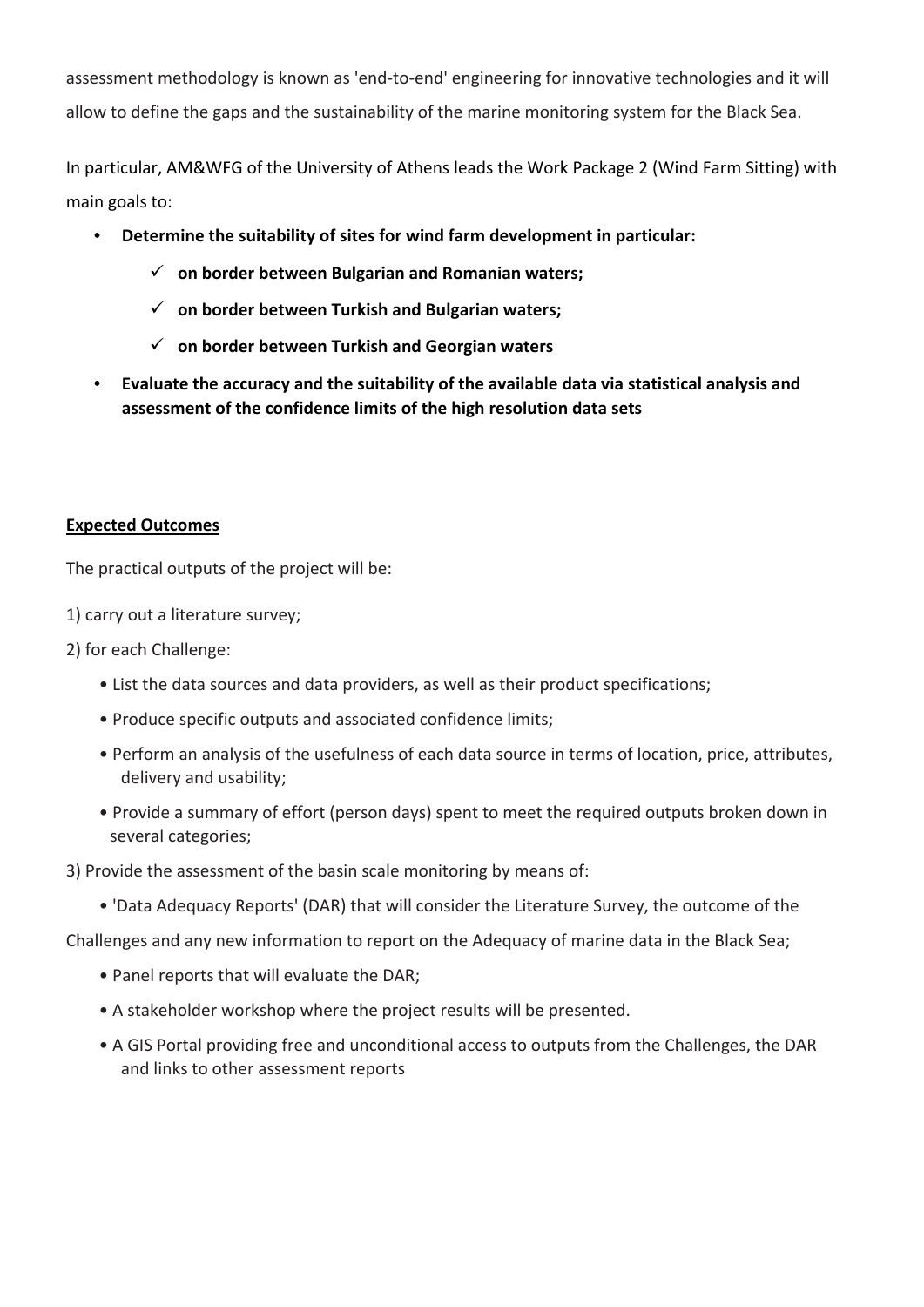For Wind Farm Challenge, in particular the expected outcomes will be:

- A high resolution wind-wave-tides database for the Black Sea area with complementary data for bathymetry, geology, ecosystem and habitats, (see inputs)
- Assessment of the available database through a statistical analysis of the database
- Assessment of the confidence limits of all data sets for the test regions

#### **Methods**

The tender sets out a methodology to examine existing data, analyze them for eleven areas of application or 'challenges', make available the outputs to the stakeholders through a Web Portal and propose how the monitoring system can be optimized.

The Black Sea region is defined to be the territorial and jurisdictional waters of EU and non-EU Member States, as well as the open sea. The boundaries are the coastlines including the Sea of Azov.

The methodology to set up such an assessment is the following:

- link and collect the existing data sets across Europe, at national and international level. The tender already specifies that the main European marine infrastructure to use are the seven existing EMODnet Portals, the Copernicus/GMES Marine Service and the Data Collection Framework for Fisheries but other national and international databases will be used;
- develop an innovative Information System for the 'Challenges' and an advanced EMODnet Black Sea Checkpoint Portal that is interoperable with the EMODnet existing Portals and that offers a unique point of reference (Metadata service) in Europe to multipurpose data for re-use and exploitation by private and public users;
- develop assessment criteria in terms of accessibility, availability, multiple-use, efficiency, reliability, time consistency, space consistency, etc. of the primary, upstream data at the scale of the entire Black Sea, using the targeted products developed by the project for each Challenge.